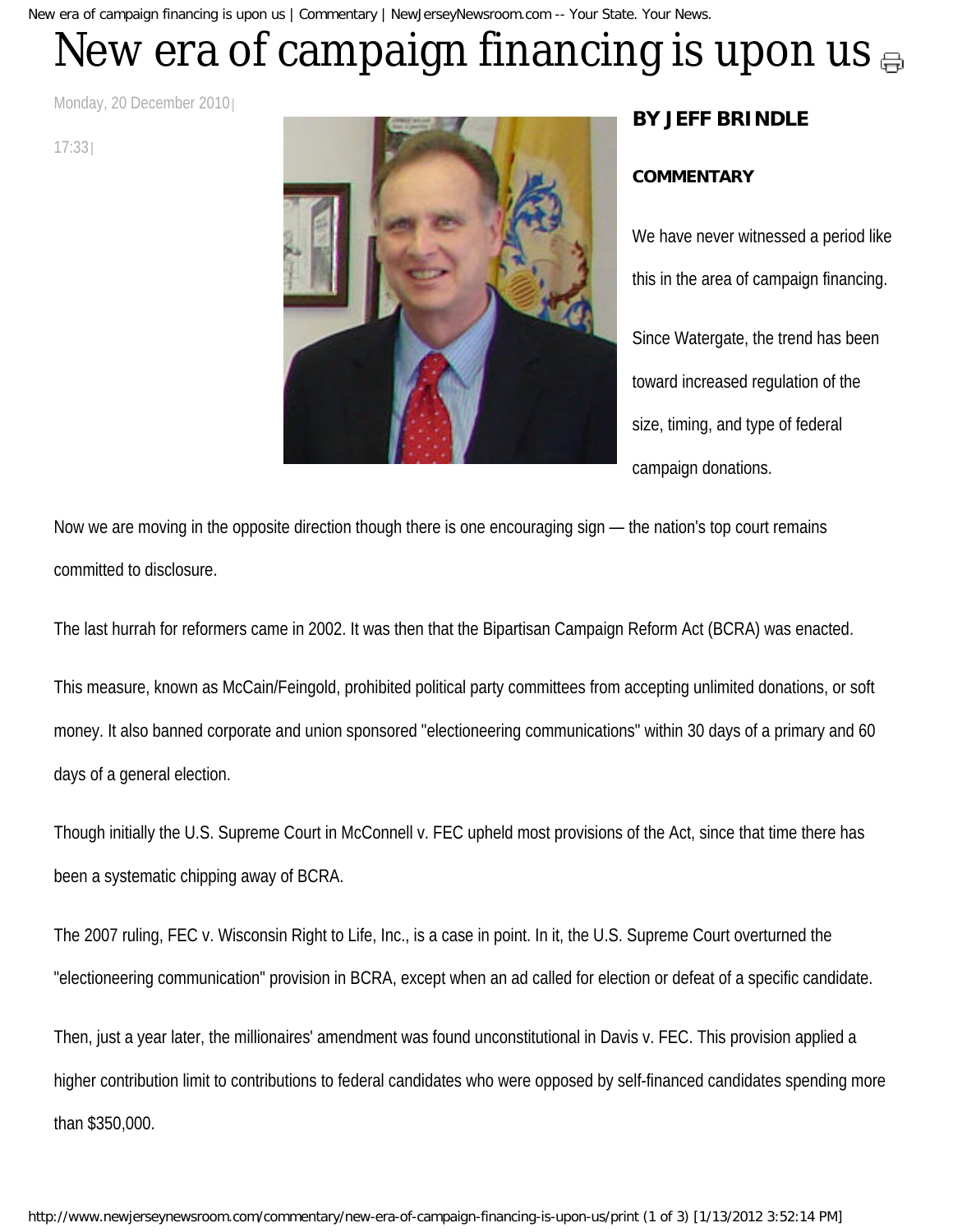New era of campaign financing is upon us | Commentary | NewJerseyNewsroom.com -- Your State. Your News.

Next came the eye-opening decision of 2010, in Citizens United v. FEC. While upholding the ban on direct monetary contributions by corporations and unions, the Supreme Court found unconstitutional the ban on independent spending by these entities.

In a further blow to McCain/Feingold, the Court deemed the blackout period in the Act an infringement of First Amendment free speech rights.

In a bow to transparency, however, the decision strongly favors disclosure, a position the Court would again defend in refusing to hear an appeal of SpeechNow v. FEC later in the year.

The Ninth District D.C. Appellate Court in SpeechNow allowed for unlimited contributions to independent, outside groups, but upheld the right of government to require disclosure of their financial activity.

Thus, the decades long trend toward regulating in this area is being reversed. In the Court's view, First Amendment protections outweigh regulatory needs in the context of elections.

Soon the high court will take up another case, CAO v. Federal Election Commission. If recent history is any guide, another key provision of McCain/Feingold may be struck down.

Under current federal law, the national political party committees are limited to contributing \$5,000 to federal candidates and spending \$42,100 in coordinated expenditures.

To spend unlimited amounts, the parties must spend independently of their own candidates. Furthermore, owing to McCain/ Feingold restrictions, the parties cannot take in unlimited soft money, only hard money subject to FEC contribution limits.

In the CAO case, the Republican National Committee (RNC) maintains these restrictions create a wedge between the party and their own candidates, places them at a disadvantage in relation to outside groups, and constitutes a violation of their First Amendment rights of free speech and association. In particular, the RNC wants the removal of restrictions on coordinated expenditures.

This legal challenge not only involves BCRA but reaches all the way back to Buckley v. Valeo, the 1976 Supreme Court case that first authorized Congress to place restrictions on coordinated expenditures. The latest case holds the real possibility of